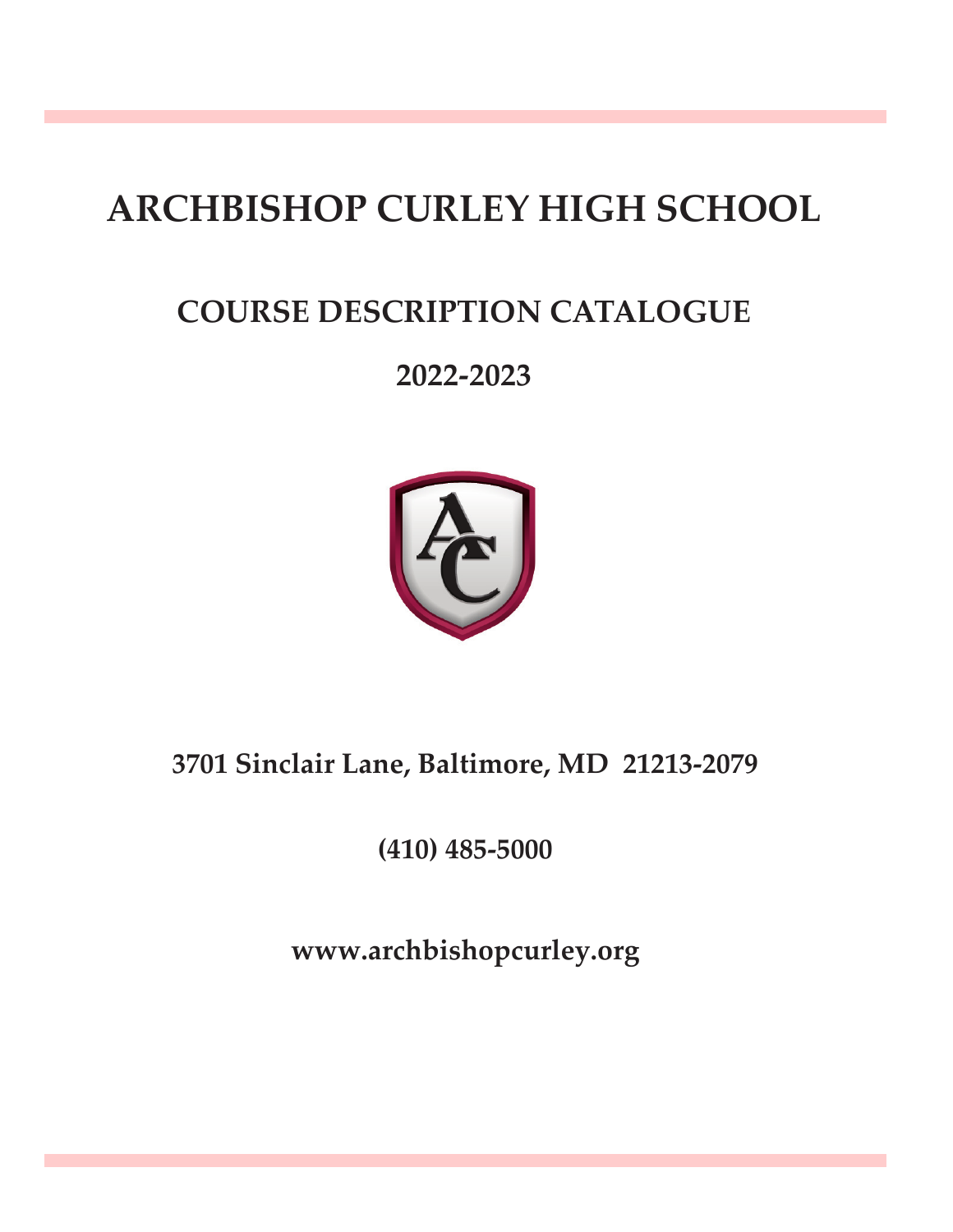# **DEPARTMENTS -- Listed Alphabetically**

**COURSES -- Listed Numerically**

# **BUSINESS**

#### **YEARBOOK I 710 (Honors) ½ Credit**

**Elective** This course is designed as an introduction to the skills and knowledge needed to create a top quality yearbook, the Curley CORD. Students will learn the basics of digital photography, including how to take effective photos, how to legally adjust and crop photos for publication, and how to use photos to enhance layout. Students will gain journalism experience and some experience in the related fields of photo-journalism, art, pictorial essay construction, merchandising, bookkeeping, and editing. Yearbook I is available to juniors and seniors. Prerequisites: Permission of the instructor (This course meets before school four days a week.)

#### **PRINCIPLES OF BUSINESS 721 (Honors) 720 1 Credit**

**Elective** Principles of business is an introductory-level business course that studies numerous topics and concepts relating to today's ever-changing business environment. These concepts include management, marketing, accounting, economics, entrepreneurship, international business, business ethics, and current events. The goal of the course is to provide students the opportunity to study a wide range of content while identifying areas of strength that match their personal interests, aptitudes, and skill sets that will be developed in subsequent courses. Available to Standard and Anthony level juniors and seniors. **Note: Honors level students will be required to complete additional assignments and assessments for full Honors credit.**

#### **PERSONAL FINANCE**

#### **725 1 Credit**

**Elective** Financial literacy is an essential skill in the 21st century. Concepts explored in this class will enable students to analyze personal financial decisions, evaluate costs and benefits of their decisions, recognize their rights and responsibilities as consumers, and apply the knowledge learned in school to financial scenarios encountered in life.

The course will primarily focus on

understanding and managing one's personal finances and how to make informed decisions about real world financial issues. Students develop sound financial decision-making skills by exploring how to set personal goals, options for investing and saving for retirement, completing personal tax douments, and evaluating financial instruments.

Available to Standard and Anthony level juniors and seniors, with Department approval.

#### **ACCOUNTING I**

#### **741 (Honors) 1 Credit Elective** An introductory course in accounting procedures in which

students will learn to read, keep, interpret, and analyze financial records; apply generally accepted accounting principles; understand how the accounting system provides businesses with information; recognize the various users of accounting information; and understand the dynamic nature of the business environment in which accounting information is used. Available to Honors level juniors and seniors.

#### **ACCOUNTING II 751 (Honors) 1 Credit**

**Elective** This class is for students who have successfully completed Accounting I (741). This course will cover more advanced accounting principles such as: cash receipt/payment transactions, special journals, ten column worksheet, petty cash, depreciation of plant assets, uncollectible accounts, inventories, notes payable and receivable, partnerships, corporate accounting, and ethics in accounting.

Available to Honors level seniors, upon successful completion of 741.

# **ENGLISH**

#### **READING/WRITING I 104 1 Credit**

**Required** In addition to the reinforcement of basic reading skills such as word recognition, comprehension, study skills and reading rate, this course provides instruction in the specialized skills needed to understand content-area materials. Both traditional and creative modes of writing are taught. Students employ comprehension and written skills to generate logical paragraphs, which form good essays. This course is taken in addition to the regular English requirement.

#### **READING/WRITING II 105 1 Credit**

**Required** Skills previously taught in READING/WRITING I are reviewed

.

and enforced in greater depth. A wide spectrum of new concepts and techniques are introduced to assist the transition of interpreting information from a controlled classroom situation for the student to use in everyday, functional writing, as well as, creative writing and poetry. This course is taken in addition to the regular English requirement.

#### **ENGLISH I** 111 (Honors) 1 Credit **112 (Standard) 113 (Anthony)**

**Required** This course is designed to introduce the student to the various genres of literature: short stories, poetry, epic poem and drama. The goal is to deepen the student's analytical reading, writing and discussion skills. Students will expand on their vocabulary through the systematic study of vocabulary. Students will do a review of grammar. During the year, students will work at developing their writing skills. Students will be introduced to the fundamentals of doing a research paper.

## **ENGLISH II 121 (Honors) 1 Credit 122 (Standard) 123 (Anthony)**

**Required** This course is designed to build on the foundation of the freshman year by doing a more intensive study of the various genres of literature: short story, novel, poetry, and drama. Students will continue their study of vocabulary and grammar. Students will continue to develop their critical thinking and analysis of the materials covered in class. Students will be expected to write at the level for the SAT. Students will do a research paper incorporating what they have learned in freshman year.

#### **JUNIOR ENGLISH 141 (Honors) 1 Credit**

**Required** Honors Junior English engages students in close reading, discussion, interpretation, and critical analysis of imaginative literature: poetry, plays, short stories, graphic novels, and traditional novels. This course continues a four year progression in which students are exposed to a variety of literature and challenged to develop their writing skills through intensive college preparatory writing and creative composition -- writing research papers, poetry, reading journals, and other writing assignments aimed at bringing students to a level of competence, comfort, and creativity required of honors college students across the U.S. Honors Junior English and is open to any Honors junior.

#### **AMERICAN LITERATURE**  142 (Standard) 1 Credit **143 (Anthony)**

**Required** The objective of the junior American Literature course is to introduce the student to the development of American Literature from Early American Literature to the Modern Age. The course will include both fiction and non-fiction works. During the year, students will be challenged to expand on their knowledge in the following areas: critical analysis and critical thinking skills, and SAT level writing skills. Students will be required to write a research paper on some aspect of the development of American Literature.

#### **SENIOR ENGLISH**

#### 131 (Honors) 1 Credit **Required** Honors Senior English builds upon Honors Junior English by engaging students in the careful reading, discussion, interpretation, and critical analysis of imaginative literature: poetry, plays, short stories, and novels. This capstone honors course completes a four-year progression in which students are ultimately asked to address themselves to literature across time, space, and genre boundaries. Finally, students will continue to develop their writing skills through intensive college preparatory writing and creative composition -- writing research papers, poetry, reading journals, and other writing assignments aimed at bringing students to a level of competence, comfort, and creativity required of honors college students across the British Honors Senior English is open to any Honors senior.

#### **BRITISH LITERATURE 132 (Standard) 1 Credit 133 (Anthony)**

**Required** The objective of the senior British Literature course is to introduce the student to the development of British Literature from the Anglo-Saxon Period (449-1066) to the Modern Period (1901-1945). Works from Beowulf to James Joyce will be covered. The course will look at the impact of culture and historical events on the development of British Literature. During the year the students will be challenged to expand their knowledge in the following areas: critical thinking and analysis of the material, college level writing assignments, and creative projects. Students will be required to write a research paper on some aspect of the development of British Literature.

#### **REAL WORLD WRITING**

**153 1 Credit Elective** Real World Writing will accelerate the comprehension and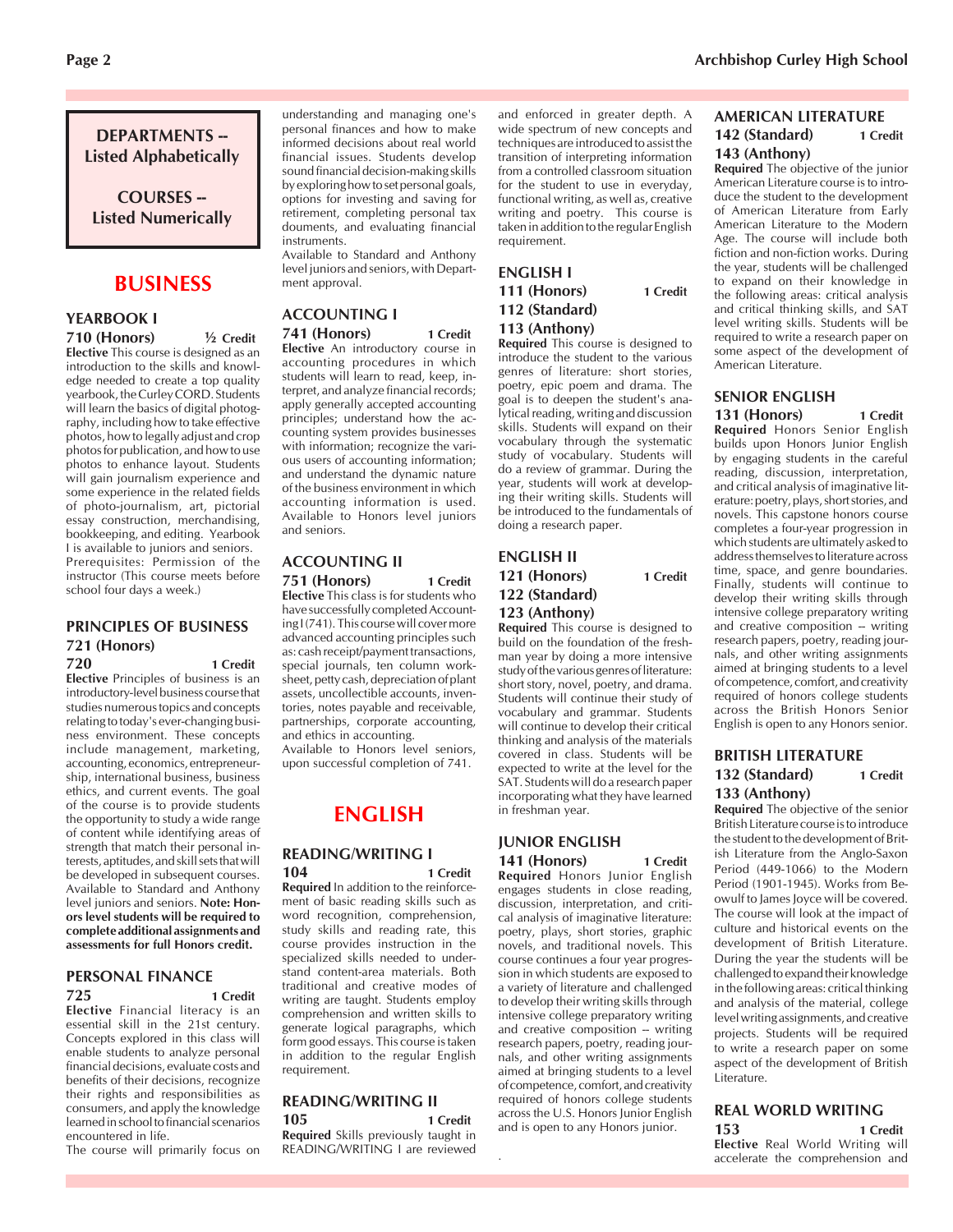writing skills mastered in Reading I and Reading II in order for students to apply those skills in analyzing, synthesizing, and evaluating reading and writing assignments in World Literature, United States History, Science and Mathematics.

Students will recognize the correlation of reading and writing in World Literature and United States History by incorporating analytical critiques in order to synthesize, evaluate and apply skills in those subjects. Students will also develop higher level thinking skills in Science and Mathematics in order to see Science and Math in everyday life. Students will apply their knowledge, and explain how real world writing is synthesized into everyday life. (Placement by Anthony Program Coordinator or Counselor)

# **ADVANCED PLACEMENT ENGLISH LANGUAGE & COMPOSITION**

**161 1 Credit Required** The Advanced Placement English Language and Composition course is designed with the same rigor as an introductory college-level composition course. Students are challenged to cultivate a deep understanding of writing and rhetorical arguments in order to become curious, critical, and responsive readers while also becoming flexible and reflective writers of diverse texts addressed to diverse audiences for diverse purposes. Students also explore aspects of the rhetorical situation such as claims and evidence, reasoning and organization, and authorial style through reading, analyzing, and writing texts so that they are prepared to sit for the AP Exam in May. Most importantly, students develop a breadth of compositional skills informed by their ability to discern how language functions rhetorically; namely, how writers communicate intentions and elecit reader responses in diverse contexts. Teacher recommendation required.

### **ADVANCED PLACEMENT ENGLISH LITERATURE & COMPOSITION**

**171 1 Credit Required** AP English Literature and Composition engages students in the careful reading and critical analysis of imaginative literature. This reading necessarily builds upon and complements the reading done in previous English courses so that by the time students complete their AP course, they will have read works from several genres and periods  $-$  from the 16th to the 21st century. In the course, students read deliberately and thoroughly, taking time to understand a work's complexity, to absorb its richness of meaning, and to analyze how that meaning is embodied in literary form. In addition to considering a work's literary artistry, students reflect on the social and historical values it reflects and embodies. Finally, writing is an integral part of the AP English Literature and Composition course and exam. Writing assignments focus on the critical analysis of literature and include expository, analytical, and argumentative essays. Teacher recommendation required.

# **FINE ARTS**

#### **ART SEMINAR**

**911 (Honors) ½ Credit Required** This is a course designed to improve visual literacy. The elements of art and the principles of design will be introduced. The roots of Western Art will be explored, touching upon prehistoric, ancient Egypt, Greece and Rome, as well as the Medieval and Renaissance periods.

Approximately one third of the course time will be utilized for the creation of original art projects based upon the principles learned. Woven throughout the appreciation, history and project sections will be the quest for the answer to the enigmatic question "Why does man create?"

All students will be required to visit an art museum each quarter.

#### **ART SEMINAR 912 (Standard) ½ Credit 913 (Anthony)**

**Required** This is a course designed to improve visual literacy. The elements of art and the principles of design will be introduced. The roots of Western Art will be explored, touching upon prehistoric, ancient Egypt, Greece and Rome, as well as the Medieval and Renaissance periods.

Approximately one third of the course time will be utilized for the creation of original art projects based upon the principles learned. Woven throughout the appreciation, history and project sections will be the quest for the answer to the enigmatic question "Why does man create?"

All students will be required to visit an art museum each quarter.

#### **MUSIC APPRECIATION 921 (Honors) ½ Credit 922 (Standard) 923 (Anthony)**

**Required** Introduction to the varied performing mediums, the sight and sounds of instruments and their families and the development of music from the Medieval to the classical period. This course is specifically designed to develop listening skill while reinforcing skills of memorization and writing.

All students are required to attend one professional concert per quarter. Fulfills Fine Arts credit requirement.

#### **CONCERT BAND 931 (Honors) 1 Credit 932 (Standard)**

**Elective** A performance oriented course designed to develop the student's mental and physical dexterity through instrumental music. In this course the student continues to develop instrumental techniques with greater emphasis on ensemble playing, performance and music theory. Assigned performances are a requirement. (Prerequisite: Soph Instrument.)\*

#### **MUSIC HISTORY 941 (Honors) ½ Credit 942 (Standard) 943 (Anthony)**

**Elective** This survey and analysis course will examine the history of music beginning with pre-history and extending into the present. Students will trace the development of music by musical form and compositional techniques and as a reflection of the historical epoch in which each particular musical form evolved. Proficiency in the rudiments of music is required. (Pre-requisites: successful completion of at least one (1) year in one of Curley's performing ensembles, and continued participation in one of these ensembles during the course.)

#### **FROSH INSTRUMENT 944 (Honors) 1 Credit 945 (Standard)**

**Required** A performance oriented course in which the student learns to play an instrument of his choice. The course introduces progressive etudes and scales designed to develop instrumental tone, articulation, technical facility, phrasing, rhythm, dynamics and melodic line. Freshmen instrumentalists also study prominent Concert Band Literature through their participation in the Curley Concert Band. Assigned performances are a requirement. (Prerequisite: a beginning course in instrumental music.) Fulfills Fine Arts credit requirement.\*

#### **SOPH INSTRUMENT 953 (Honors) 1 Credit 954 (Standard)**

**Required** A continuation of studies in tone, articulation, technical facility, phrasing, rhythm, dynamics and melodic line through the performance of progressive scales and etudes. This course includes a more detailed study of Concert Band Literature and musical theory. Assigned performances are a requirement. (Prerequisite: Frosh Instrument.)\*

#### **JAZZ ENSEMBLE 961 ½ Credit**

**Elective** Open to advanced Concert Band members as a second style of performance. The course includes

studies in Jazz improvisation, phrasing and articulation. The ensemble performs 15 to 20 concerts during the school year. Concert performances are a requirement. Admission by audition only. (Course meets Tuesdays 7:00  $-8:30$  p.m.)\* \* Instruments to be provided by the student.

# **MUSICIANSHIP I 971 (Honors) 1 Credit**

#### **972 (Standard)**

**Elective** The study of written harmony, keyboard harmony, ear training and sight singing, based on the techniques of composers of the 17th to 19th centuries. Discussions will include a brief review of the rudiments of music, a detailed survey of chords from the simple triad to thirteenth chords, chordal movement through part-writing and figured bass, and harmonizing given melodies as well as creating original music. Analysis, listening, instrumental and vocal applications will be an essential part of each topic covered. Available to juniors and seniors. (Prerequisite: Formal instruction in vocal or instrumental technique.)

#### **DESIGN & COMPOSITION 983 (Honors) ½ Credit 984 (Standard)**

**Elective** The principles of design serve as guidelines for the use and arrangement of the elements of art. The object of this course is to develop a working knowledge of the elements of art: color, value, line, texture, shape, form and space and the principles of composition: balance, gradation, variety and contrast, repetition and rhythm, emphasis and unity. Progress will be measured, for the most part, by producing visual works that demonstrate an understanding of the elements and principles. (Prerequisite: Art Seminar.)

# **FINE ARTS**

#### **985 1 Credit**

**Elective** The materials, techniques and subject matter of traditional Fine Arts will be explored. They include head sculpture and casting, non representational sculpture, drawing, water color painting and silk screen painting. (Pre-requisite: Successful completion of Design and Composition.)

#### **SENIOR STUDIO 986 1 Credit**

**Elective** This class will be customized for each student to meet their needs, whether they are portfolio problems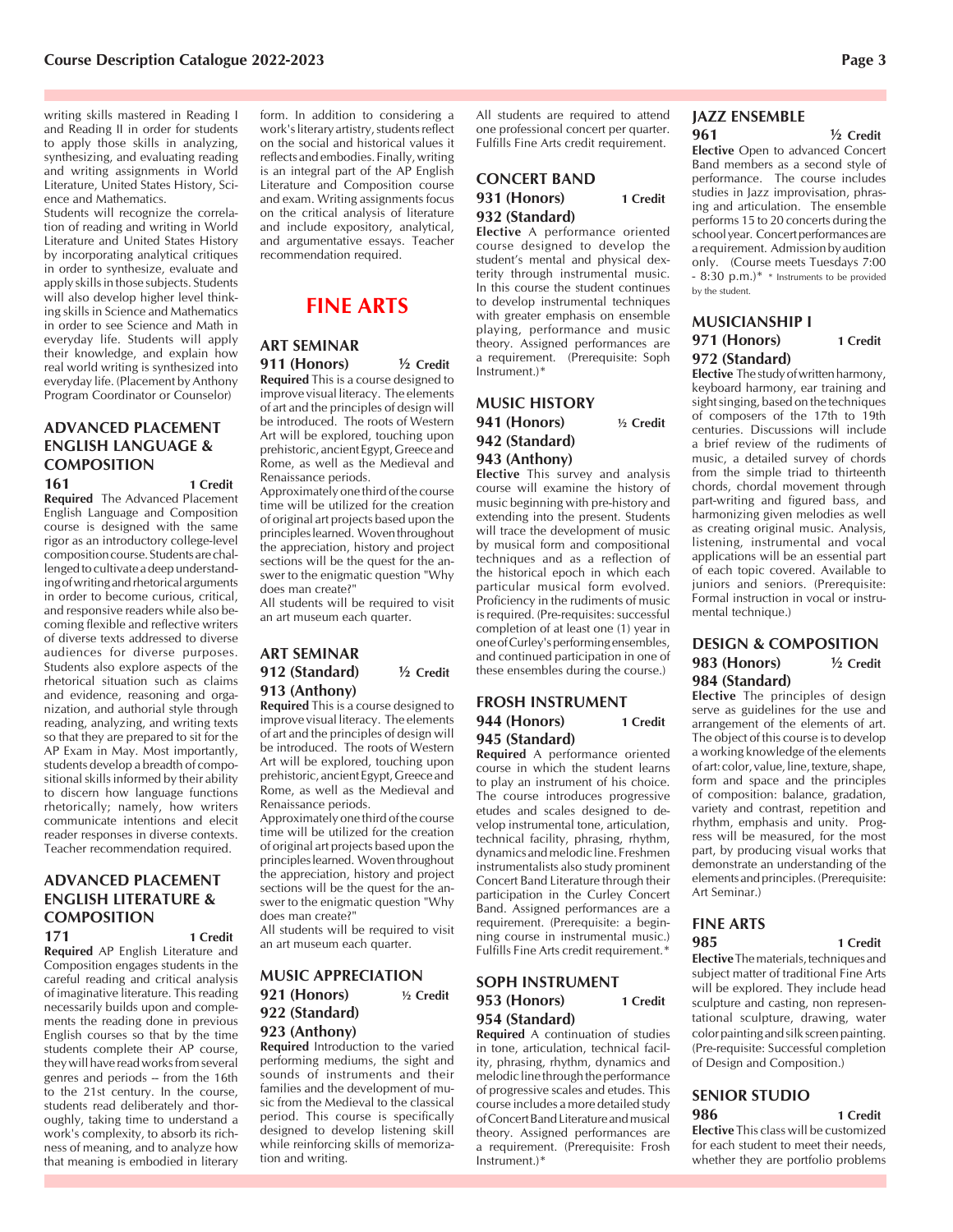or just personal interests. The course of study will be worked out on a oneon-one basis with specific quarterly goals and reviews. A student may, for example, elect to work in three dimensional mediums for the entire year, while another student may want to do creative techniques on the MacIntosh. Each will be accomodated. Available to seniors only. (Pre-requisite: Successful completion of Art Seminar, Design and Composition, and Fine Arts.)

#### **AP STUDIO ART 987 1 Credit**

**Elective** As an AP Studio Art student, students are asked to emphasize research, experimentation, discovery, inventive thinking, critical analysis and problem-solving in their art making. In the AP Studio Art class, students will work toward submission of a portfolio exam for AP Studio Art: 2-D Design. Their goal will be to create a portfolio of college-level work and, at the end of the end of the school year, submit it for evaluation. The portfolio has three sections: Selected Works (Quality), Sustained Investigation (Concentration), and Range of Approaches (Breadth). In the spring, students will upload digital images of their work and commentary online. They will also send in actual artworks. A qualifying portfolio score can earn college credit and/or advanced placement. Available to seniors only. Instructor approval required for enrollment.

#### **FINE ARTS PHOTOGRAPHY 989 1 Credit**

**Elective** A course designed to assist students in exploring digital photography as a visual art form. Topics will include historical perspective, compositional techniques, black and white photography, and theme development. Basic digital image manipulation and editing will be introduced. Students will create various photo projects to demonstrate their work and understanding of digital photography, and these projects will be on display throughout the community. Students' work will be exhibited during the Spring Art Show (attendance is mandatory). Available to juniors and seniors only.

#### **CURLEY CHOIR 991 (Honors) 1 Credit 992 (Standard)**

**Elective** A course designed to teach the rudiments of music and the fundamentals of vocal technique using a performance-based approach. The student will learn to use properly the human vocal mechanism, and at the same time, learn how to interpret a composer's intentions as set out in a musical score. Emphasis will be

placed on tuning, blend, breathing technique, vowel coloration and consonant articulation. Fulfills Fine Arts credit requirement.

# **ONLINE COLLEGE COURSES**

#### **COLLEGE INTRO TO PSYCHOLOGY - ONLINE 284 1 Credit**

**Elective** This is an online Psychology course offered through Anne Arundel Community College. Students will earn credit from Curley as well as 3 undergraduate credits from Anne Arundel Community College. Students will explore major psychological theories and concepts and related current research findings. Topics include learning, physiological bases of behaior, motivation and emotions, human development, personality and abnormal behavior. There is an added fee for this course. Available to seniors only.Prerequisite: Counseling Department approval. Offered during semester one.

# **COLLEGE INTRO TO SOCIOLOGY - ONLINE**

**285 1 Credit Elective** This is an online Sociologycourse offered through Anne Arundel Community College. Students will earn credit from Curley as well as 3 undergraduate credits from Anne Arundel Community College. Students will learn sociological principles and perspectives as a way of understanding everyday social life, study meanings and functions of various roles in historical and contemporary societies, and evaluate causes, consequences and comparisons of social hierarchies. There is an added fee for this course. Available to seniors only. Prerequisite: Counseling Department approval. Offered during semester two.

#### **COLLEGE ABNORMAL PSYCHOLOGY - ONLINE 287 1 Credit**

**Elective** This is an online Abnormal Psychology course offered through Anne Arundel Community College. Students will earn credit from Curley as well as 3 undergraduate credits from Anne Arundel Community College. Students will learn about mental disorders, including an examination of causes, symptoms, treatment and management. Students will study anxiety disorders, mood disorders, personality disorders and schizophrenia, as well as explore problems in the field of abnormal psychology and discuss current attempts to solve them. There is an added fee for this

course. Available to seniors only. Prerequisite: Introduction to Psychology and Counseling Department approval. Offered during semseter two.

#### **INTRO CRIMINAL JUSTICE 288 1 Credit**

**Elective** This is an online Intro Criminal Justice course offered through Anne Arundel Community College. Students will earn credit from Curley as wellas 3 undergraduate credits from Anne Arundel Community College This course will survey the history, development and philosophy of law enforcement. Introduces the local, state, and federal agencies involved in the administration of criminal justice. Includes the court and trial process. There is an added fee for this course. Available to seniors only. Prerequisite: Counseling Department approval. Offered during semester one.

#### **TEACHER'S AIDE INDEPENDENT STUDY 871** 1 Credit

The Teacher's Aide position is intended for use as an elective in addition to an academic schedule for Senior Scholars. It should not be used by the student in lieu of the academically challenging courses already offered, but as an extension class in a discipline of interest. For example, a student who is enrolled in AP Physics and would like to take an additional science class may become a teacher's aide for different, lower-level or underclass science class. The student should be prepared to work in many positions, including, but not limited to: small group tutorials, individual tutorials, mentoring, limited assisted class teaching, labs and administrative duties. Available to Senior St. Bonaventure Scholars only. (Prerequisite: Approval of Scholars Coordinator.)

# **LANGUAGES**

#### **SPANISH I 511 (Honors) 1 Credit**

**Required** Introduction to the speaking, listening, reading and writing of Spanish at an accelerated pace. The basic fundamentals of grammar and speech patterns are developed with the aid of textbook and iPad.

#### **SPANISH I 512 (Standard) 1 Credit 516\* (Anthony)**

**Required** Introduction to the speaking, listening, reading and writing of Spanish. The basic fundamentals of grammar and speech patterns are developed with the aide of textbook and iPad. (\*516 for Anthony Program sophomores/juniors only with recommendation of Anthony Program Coordinator and approval of Language Department Chair.)

# **SPANISH II**

#### **521 (Honors) 1 Credit**

**Required** An accelerated continuation of the fundamental linguistic skills presented in Spanish I, with a greater emhpasis on grammatical structure in the language. The course aims to prepare the student for greater understanding of the spoken language and to prepare him for further study of Spanish literature. Greater emphasis is placed on the spoken language. Several short stories, poems, and a short novel are read, and a daily journal is a requirement. (Prerequisite: Spanish 511.)

#### **SPANISH II 522 (Standard) 1 Credit 526\* (Anthony)**

**Required** A continuation of the fundamental linguistic skills presented in Spanish I, with a greater emphasis on grammatical structures in the foreign language. Greater emphasis is placed on the spoken language. (\*526 for Anthony Program juniors/seniors only with recommendation of Anthony Program Coordinator and approval of Language Department Chair.)

#### **SPANISH III**

**532 1 Credit Elective** This course is a continuation of the vocabulary, grammar, and structure studied in Spanish II and is offered to Standard and Anthony students. An emphasis will be placed on the spoken language. This course will include an introduction to Hispanic/Spanish short stories and poetry. (Prerequisite: Spanish II 522 or 526.)

### **ADVANCED PLACEMENT SPANISH III**

# **531 1 Credit**

**Elective** AP Spanish III serves as preparation for either the AP Language or AP Literature exam. The course is conducted entirely in Spanish. After a review of basic grammar and structure, the student is introduced to new, more intricate grammatical structures. More emphasis is placed on the spoken form of the language. The student is introduced to Spanish/Hispanic literature through short stories, poetry, novels, and drama. AP Spanish III is a Dual Enrollment for college credit course. (Prerequisite: Spanish II 521 and teacher approval.)

### **ADVANCED PLACEMENT SPANISH IV**

**541 1 Credit Elective** Advanced Placement Spanish IV serves as preparation for the AP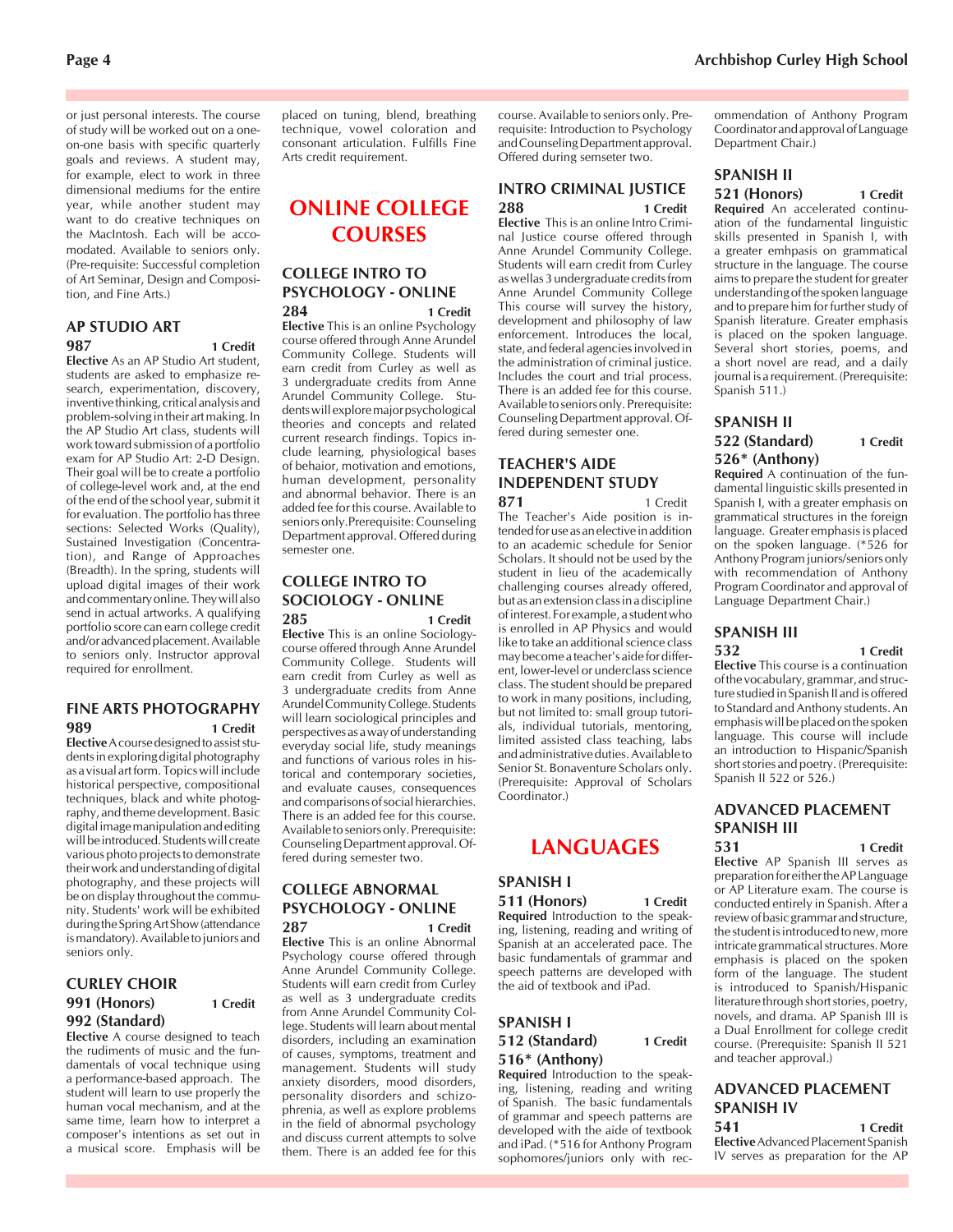Exam in either Spanish Language or Spanish Literature. The course is conducted entirely in Spanish. Emphasis is placed upon class discussion and composition. An indepth study of Spanish/Hispanic literature, in the forms of short stories, essays, poetry, novels, and drama is included in this course. Grammatical structures and vocabulary are reviewed and applied to both literature and composition. AP Spanish IV is a Dual Enrollment for college credit course. (Prerequisite: AP Spanish III and teacher approval.)

#### **SPANISH IV 542 1 Credit**

**Elective** This course will focus on more advanced grammatical concepts and is offered to Standard and Anthony students. Students will acquire knowledge of Spanish/Latino writers through literature. Vocabulary, writing, and speaking skills will be enriched and improved. (Prerequisite: Spanish III 532.)

#### **LATIN I 584 1 Credit**

**Required** Latin I will introduce students to Latin vocabulary, and give students an understanding of basic Latin grammatical principles. The course also highlights Latin's interdisciplinary nature, so in addition to the language students will learn about Roman history (from its legendary beginnings to the fall of the republic), mythology, and culture.

#### **LATIN II 585 1 Credit**

**Required** Latin II will pick up where Latin I left off. Students learn Latin vocabulary, and gain an understanding of more advanced Latin grammatical principles. The course also highlights Latin's interdisciplinary nature, so in addition to the language students will learn about Roman history (from the fall of the republic into the Imperial period), mythology, and culture.

#### **LATIN III 586 1 Credit**

**Elective** Latin III will introduce students to more advanced grammatical structures and nuances of the language. Students will transition out of the textbook and begin to explore the Latin literary genres of history and comedy. Students will focus on first reading lightly adapted then fully unadapted portions of Caesar's De Bello Gallico and the comedic playwright Plautus Menaechmi in addition to excerpts from other historical and comedic authors. (Prerequisite: Latin II and teacher approval.)

# **LATIN IV**

**587 1 Credit Elective** Latin IV introduces students to epic poetry through Vergil's Aeneid. Students will gain an appreciation for epic poetry on a philological, cultural, and historical level. In addition to the Aeneid, passages from the Iliad and Odyssey will be read. (Prerequisite: Latin III and teacher recommendation.)

# **FRENCH I**

**611 (Honors) 1 Credit Required** An introduction to speaking, listening, reading and writing the French language at an accelerated pace. The basic fundamentals of grammar, speech patterns, sentence structures and conversational skills are introduced and developed. Students will also be introduced to French customs and culture.

# **FRENCH I**

**612 1 Credit Required** An introduction to speaking, listening, reading and writing the French language. The basic fundamentals of grammar, speech patterns, sentence structures and conversational skills are introduced and developed. Students will also be introduced to French customs and culture.

# **MATHEMATICAL SCIENCES**

# **PRE-ALGEBRA**

**403 1 Credit Required** This course is designed for those freshmen entering high school who need to develop adequate mathematical skills and sufficient background knowledge for success in a course in Algebra. The first semester will consist of an extensive review of arithmetic skills, including whole numbers, decimals, fractions and factoring. During the second semester, emphasis is placed on integrating mathematical concepts with basic algebra and geometry. Topics include solving equations, working with formulas, ratio, integers and graphing fundamentals. Students will also learn techniques for solving word problems throughout the course.

#### **ALGEBRA I 411 (Honors) 1 Credit**

**Required** This course is a fast-paced course through various Algebra I concepts such as solving equations and inequalities, graphing linear equations and inequalities, operations with polynomials, solving systems of equations, operations with rational expressions, and introduction to data analysis, measures of central tendency and graphical representations of data. Students in this course will enter with strong basic mathematics skills. Students will work on developing problem solving skills, critical thinking skills, and applications of concepts to real-world situations.

# **ALGEBRA I**

**412 (Standard) 1 Credit Required** An axiomatic approach to

algebra, emphasizing the basic structure of algebra and the application of algebraic concepts, this course is designed for freshmen entering high school with suitable mathematical backgrounds in arithmetic and prealgebra. Topics covered include sets of numbers, laws and principles of algebra, solving equations, factoring, rational expressions, radicals and polynomials. Basic data analysis, measures of central tendency and graphical representations of data will be explored. Students will also develop problem-solving skills.

# **ALGEBRA I**

**413 (Anthony) 1 Credit Required** A fundamental course in algebra designed for freshmen entering high school with some skills developed in pre-algebra but who are in need of a slower pace in order to internalize the basic concepts of algebra. This course is also available to sophomores who have successfully completed Pre-Algebra during their freshmen year. Topics include the set, solving equations, inequalities, working with polynomials and graphing techniques. Students will develop their problem-solving skills throughout the course as they discover applications of the algebraic concepts. An introduction to data analysis and graphical displays of data will be explored. (Prerequisite: Pre-Algebra.)

# **ALGEBRA II**

**421 (Honors) 1 Credit Required** A rigorous course in Algebra II/Trigonometry intended for juniors who successfully completed 411 and 431, and for incoming freshman who have successfully completed a highschool level Algebra I and Geometry courses prior to entry as evidenced by scores on the Archbishop Curley math placement tests. Students entering this course will have a strong understanding of Algebra I and Geometry concepts and their applications. Students will develop strong critical thinking skills as they continue to build on their prior knowledge of Algebra. Topics covered include solving equations such as radical, rational, and polynominal, graphing polynomial and rational functions, complex numbers, logarithmic and exponential functions, trigonometric functions, graphing trigonometric functions, and solving trigonometric equations. Students are introduced to data analysis of normal and standard distributions and to linear and quadratic regression. Students from this course may place into 441, 461 or 465 based on various factors. (Pre-requisites: 411, 431, or qualifying score on Placement Tests.)

#### **ALGEBRA II**

**422 (Standard) 1 Credit Required** An intermediate course in algebra available for Juniors with a wide range of abilities who have successfully completed Algebra I. Students will develop their thinking, problem-solving and reasoning skills through application of the algebraic ideas while building on previously learned concepts. After a review and enhancement of the basics of Algebra I, course topics include functions, graphing, polynomial operations, rational expressions, radicals, complex numbers, solving quadratic equations and laws of exponents. Data anaysis of normal and standard distributions and introduction to linear and quadratic regression will also be explored. (Prerequisites: Algebra I and Geometry.)

#### **ALGEBRA II**

#### **423 (Anthony) 1 Credit**

**Required** A fundamental course in algebraic essentials designed for Juniors and Seniors who have completed Algebra I. The emphasis in this course is to do several topics well rather than simply covering material at a predetermined tempo, while simultaneously developing problemsolving and reasoning skills that are transferable to a variety of areas. After a review of Pre-Algebra and Algebra I, students will examine techniques for solving equations and inequalities, graphing equations, functions, polynomials, basic laws of exponents, radicals and quadratic equations. Basic characteristics of normal and standardized curves and data analysis applications will also be introduced. A four-function calculator will be used periodically. (Pre-requisite: Algebra I and Geometry.)

#### **PLANE, SOLID & COORDINATE GEOMETRY 431 (Honors) 1 Credit**

**Required** An intense course designed for Sophomores who have developed strong mathematical abilities. Students will continue to cultivate their problem-solving skills while discussing topics in two and three dimensional Euclidean geometry. Proofs and geometric applications will be examined in detail to reinforce and enhance the reasoning abilities and thinking skills of the students. Topics include congruent triangles, similar polygons, right triangles and the Pythagorean Theorem, circles, constructions, area, perimeter, volume, coordinate geometry and probability. (Prerequisite: Algebra I 411 or Honors Algebra 421.)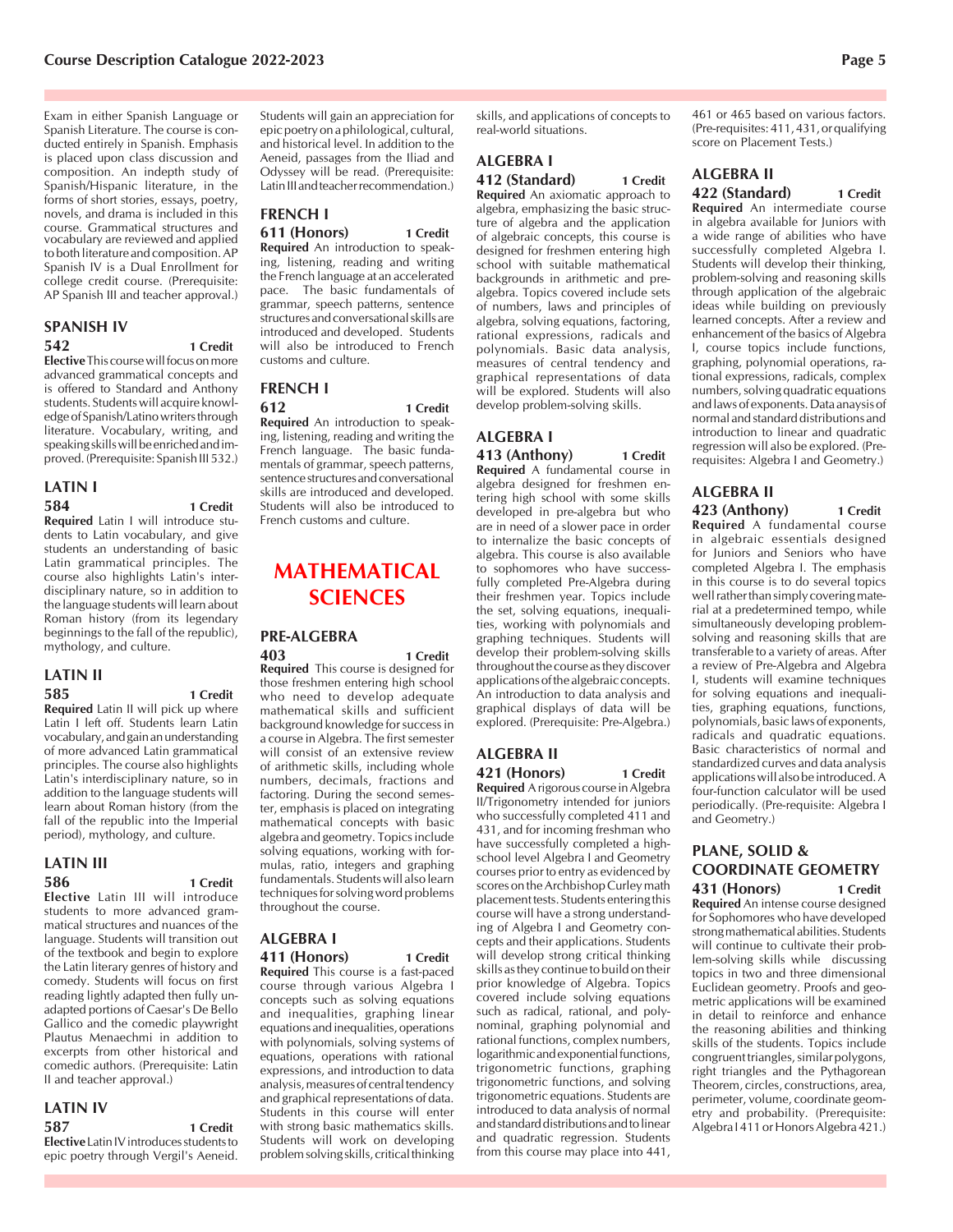#### **PLANE GEOMETRY**

**432 (Standard) 1 Credit Required** A course in fundamental two-dimensional Euclidean geometry designed for sophomores with adequate mathematical skills who have satisfactorily completed Algebra I. Students will develop problemsolving, critical thinking, and reasoning skills through a variety of topics, including congruent triangles, proofs, similar polygons, basic right triangle trigonometry, area and circles, and probability. (Pre-requisite: Algebra I.)

#### **DESCRIPTIVE GEOMETRY 433 (Anthony) 1 Credit**

**Required** A basic yet vital Euclidean geometry for sophomores and juniors who have completed Algebra I. Students will develop thinking, reasoning and critical-thinking skills through an assortment of topics such as points, lines, planes, angles, congruence, parallel lines, volumes of solid figures, special triangles, similar polygons, area and perimeter, circles and probability. (Pre-requisite: Algebra I.)

#### **PRE-CALCULUS 441 (Honors) 1 Credit**

**Required** A demanding, extensive and thorough course for mathematically proficient Juniors and Seniors who have successfully and effectively completed Honors Algebra or Algebra II. This course presents topics in advanced algebra and mathematics, integrated with a complete course in trigonometry in order to provide the essential foundation for the learning of calculus. Students will augment their problem-solving, reasoning and thinking skills through an array of topics and applications. After a review and enhancement of the critical and significant topics of Algebra, students will discuss conic sections, matrices, inverses and compositions of functions, exponential and logarithmic functions, trigonometric graphs, identities and formulas sch as the Law of Sines and the Law of Cosines. Introduction of calculus topics such as Limits and Derivatives will help prepare seniors for college calculus and juniors for AP Calculus. A scientific graping calculator will be used throughout this course. A calculator such as the TI-84 +  $^{TM}$ , or TI nspire<sup>TM</sup>, or TI nspire CAS™ is recommended. (Prerequisite: 411, 431, 421 and department recommendation.)

# **COLLEGE ALGEBRA and TRIGONOMETRY**

**442 (Standard) 1 Credit Required** This course is primarily geared for Seniors who need to strengthen their algebraic and problem-solving skills in order to successfully handle college courses in mathematics, engineering, the sciences or other fields requiring a strong mathematical foundation. The course begins with a detailed review and enhancement of the essential topics of Algebra I and II, such as solving linear and quadratic equations, working with inequalities, graphing and functions. Students will then discuss exponential and logarithmic functions and their applications. The second semester is devoted in large part to a course in trigonometry, covering such topics as basic right triangle trigonometry, graphing trig functions, working with trig formulas, solving trig equations and applications of the trigonometric concepts. Other topics in advanced mathematics, such as matrices, will be covered as time permits. A scientific calculator is strongly recommended for this course. (Prerequisite: Algebra II and Geometry.)

#### **COLLEGE ALGEBRA, PROBABILITY & STATISTICS 453 (Anthony) 1 Credit**

**Required** This senior Anthony program math course is designed to reinforce and integrate previously learned math concepts. Students taking this course will practice math theory and practical application to be prepared for entry level college courses, as well as math application in the real world. Focus will be on real world applications and assignments and will include projects, group activities and skill review. Calculators will be used to reduce calculation errors and emphasize process. This course in offered in two parts.First semester will focus on Algebra topics, particularly functions. Students will examine techniques for solving equations and inequalities, graphing equations, functions, polynomials, basic laws of exponents, radicals and quadratic equations. The second semester will introduce students to topics in Statistics and Probability. The course will introduce students to the major concepts and tools for collecting, analyzing and drawing conclusions from data. Topics in both descriptive and inferential statistics are covered, as well as ideas concerning probability. There is emphasis on the interpretation of statistical results as well as the predictive power of statistics. Real world data will be used whenever prossible to illustrate concepts. Students will have at least one major project to complete where they will collect and analyze data and draw conclusions. A graphing/ statistical calculator is required for this course.

## **CALCULUS**

**461 (Honors) 1 Credit Required** A course in fundamental calculus that explores the concepts of polynomial and rational functions, logarithmic and exponential functions,

limits and their properties, differentiation, and applications of differentiation in the real world. Seniors in this course will be prepared for a collegelevel Calculus course, and juniors/ sophomores will be prepared for AP Calculus. (Pre-requisites: Algebra 421 or Pre-Calculus 441 and departmental recommendation.)

## **ADVANCED PLACEMENT CALCULUS AB**

**451 1 Credit Elective** This college-oriented course, is offered to those juniors and seniors gifted in mathematics and who intend to pursue undergraduate study in mathematics, science or related areas. It is designed to introduce students to the fundamentals and applications of both differential and integral calculus. Students who enroll in this course should possess an array of analytical, reasoning and problem-solving skills which will continue to be embellished and enhanced. After a brief review of preliminary concepts, course topics include limits, derivatives and their applications, integration techniques and applications, transcendental functions and partial differentiation. The course prepares students to take the national AP exam in order to qualify for credit for one semester of college level calculus. A graphing calculator is required in the course.Recommended calculator is the TI nspire™ CAS Touchpad or TI nspire CAS CX<sup>™</sup>. (Prerequisites: Pre-Calculus 441 or Honors Calculus 461, and departmental recommendation.)

#### **ADVANCED PLACEMENT STATISTICS**

**465 1 Credit Elective** Designed for students who will be pursuing a variety of college majors, statistics is a branch of mathematics that almost all students will find valuable. The purpose of the AP course in statistics is to introduce students to the major concepts and tools for collecting, analyzing and drawing conclusions from data. Topics in both descriptive and inferential statistics are covered, as well as ideas concerning probability. There is emphasis on the interpretation of statistical results as well as the predictive power of statistics. Students who successfully complete the course and exam may receive credit, advanced placement, or both for a one-semester introductory college statistics course. Because Algebra II is the prerequisite course, AP Statistics usually will be taken in a student's junior or senior year. An approved calculator is required for this course. Recommended calculator is the TI nspire<sup>TM</sup> or TI nspire  $CAS^{TM}$ , although the TI-84™/CE™/89™ are also acceptable. (Prerequisites: Geometry and Algebra II or PreCalculus, and departmental recommendation.)

#### **PROBABILITY & STATISTICS 466 1 Credit**

**Elective** This course introduces students to the concepts and procedures for collecting, analyzing and drawing conclusions from data. Students will learn how to plan a statistical study; will explore data for patterns and departure from patterns; will create models of real world situations; will use statistical inference to draw conclusions from data; and will use probability to describe how confident one can be about the conclusions. The course provides a preparation for college statistics courses typically required in business, social and natural science, and health sciences. An approved calculator is required for this course. Recommended calculator is the TI nspire™/TI nspire CAS™ although the TI- 84™/CE/89 are also acceptable. (Prerequisites 412,432,422 or 442.)

# **ADVANCED PLACEMENT CALCULUS BC**

**481 1 Credit Elective** This advanced course is offered to seniors gifted in mathematics who intend to pursue undergraduate study in mathematics, science, engineering or related areas. AP® Calculus AB/BC is equivalent to a full-year college course in the calculus of functions of a single variable. It includes all topics taught in AP® Calculus AB, plus logistic differential equations, Euler's Method, advanced techniques of integration, convergence and divergence tests for infinite series, Taylor and Maclaurin series, power series, and vector and polar functions and their applications. AP® Calculus BC is an extension of AP® Calculus AB rather than an enhancement; common topics require a similar depth of understanding. A Calculus AB sub score is reported based on performance on the portion of the AP® Calculus BC Exam devoted to AP® Calculus AB topics. The content of AP® Calculus BC is designed to qualify the student for placement and credit in a course that is one course beyond that granted for AP® Calculus AB. A graphing calculator is required in the course. Recommended calculator is the TI nspire CAS™ Touchpad or TI nspire CAS CXTM. (Prerequisites: AP Calculus AB 451 or Honors Calculus 461, and departmental recommendation.)

#### **MULTIVARIABLE CALCULUS & ADVANCED ANALYSIS 491 (Honors) 1 Credit**

**Elective** This course covers a number of advanced topics typically covered in Calculus 3 in a college Calculus course including: calculus in polar coordinates, vectors, dot products, cross products, vector valued functions, motion in space, multivariable functions and partial derivatives.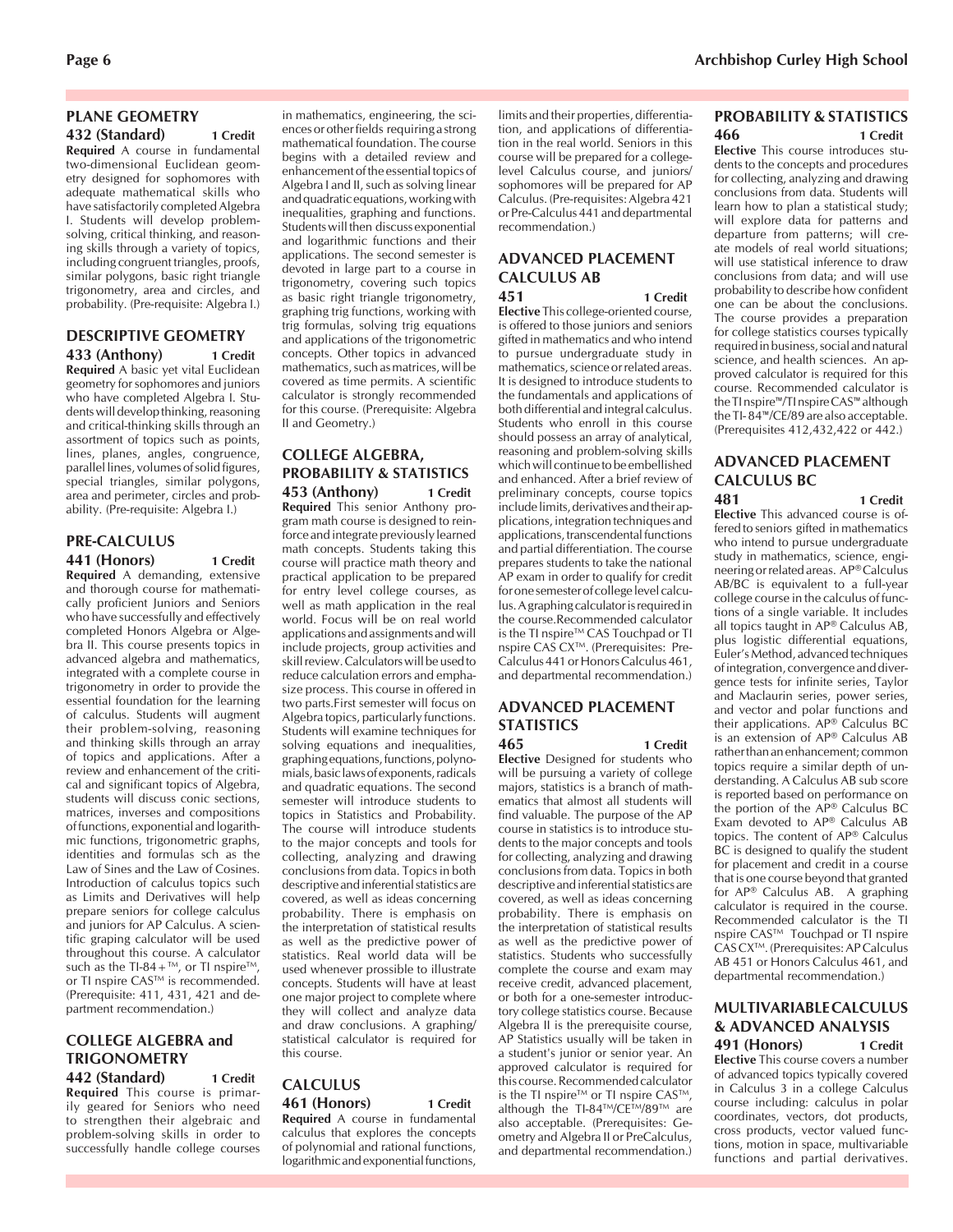Gradients, extreme values, directional derivatives, multiple integrals, line integrals, and path independence are also covered. The Fundamental Theorem of Multivariable Calculus, Green's Theorem and Stokes' Theorem will also be applied in advanced analysis of Calculus problems. This course is for seniors only who have successfully completed AP Calculus BC. A graphing calculator is required for this course.

Recommended calculator is the TI nspire CAS™CX. (Prerequisite Course: AP Calculus BC 481 and departmental recommendation.)

# **NATURAL SCIENCE**

#### **BIOLOGY 321 (Honors) 1 Credit**

**Required** Emphasis is placed on developing a broad understanding of the Cell theory, Evolutionary theory, the Gene theory and their interrelatedness. Students will study chemical organization of life, the cell, aspects of metabolism, nucleic acid activity, genetics, evolution, life processes, ecology and biological history. Reading current literature on biological science and laboratory investigations, which are a required part of the course, will assist in teaching the concepts and developing an appreciation for biological science. This course is designed for Honors Freshmen.

#### **BIOLOGY 322 (Standard) 1 Credit**

**Required** Biology studies the interrelationships of life, the cell, evolution, and hereditary. Instruction will help students learn the concepts behind each of the major theories, and to develop an understanding of the complexity of life. Laboratory investigations, a required part of the course, will also assist in developing appreciation and in teaching the concepts. This course is required for Standard freshmen.

# **BIOLOGY**

**323 (Anthony) 1 Credit Required** In addition to studying the major theories in Biological Science (cell, inheritance, and evolution), students will study the variations in life, the complexity of life, and the relationships between life forms. Lab work will help introduce, explore, and reinforce concepts. This course is required for Anthony freshmen.

# **CHEMISTRY**

**331 (Honors) 1 Credit Required** Study of matter, its measurement, structure and reactions. Students

will learn relevant vocabulary and problem solving techniques. A strong background in Algebra and powers or logs is vital for success. Topics include behavior of gases, atomic structure and its relationship to chemical properties, chemical bonding, solution chemistry, chemical kinetics, redox reactions, acids and bases and stoichiometry. Designed for advanced students and students planning college studies in science or engineering. This course is designed for Honors sophomores.

# **CHEMISTRY**

#### **332 (Standard) 1 Credit Required** Study of matter, its measure-

ment, structure and reactions. Students will learn relevant vocabulary and calculation techniques. A successful understanding of Algebra I is necessary. Topics will include acids and bases types of reactions, gas laws, atomic structure, bonding, and chemical properties. This course is required for Standard sophomores.

#### **CHEMISTRY 333 (Anthony) 1 Credit**

**Required** This is an introductory course into the world of chemistry. Topics include investigations into structure and properties of matter, use of periodic table, bonding, the nature of matter in solution, and acids and bases types of reactions. People in chemistry, as well as topics in society and our world are also included. This course is required for Anthony sophomores.

#### **ADVANCED PLACEMENT PHYSICS I**

**341 1 Credit Elective** The recently revised AP program in physics begins with AP Physics I and the "Big Ideas" concept. Explore topics such as Newtonian Mechanics (including rotational motion); work, energy, and power; mechanical waves and sound; and introductory, simple circuits. Students taking AP Physics I are not expected to have any previous physics coursework and should have completed geometry, and be currently enrolled in Algebra II or an equivalent course. This course is designed for

juniors and seniors in the Honors program. Teacher approval is required.

#### **PHYSICS**

**352 1 Credit**

**Elective** This course is the study of Newtonian mechanics; heat and sound; wave motion and light; electricity and magnetism; atomic and nuclear structure. Emphasis is on working with the basic concepts and elementary calculations using basic physics principles. This course emphasizes qualitative explanation of physical phenomena as well as basic

algebraic manipulations of equations. Available to seniors and juniors, with Departmental approval. **Offered only fall of even years.**

# **ADVANCED PLACEMENT BIOLOGY**

**359 1½ Credits Elective** Advanced Placement Biology is a fast paced college level biology course for students who have demonstrated excellence in science. It is recommended for those students wishing to pursue college credit for their high school experience, and for those students who have a special interest in the natural sciences. Topics are based on the AP Biology curriculum guidelines. This course is equivalent to a full year introductory college biology course. As a 1½ credit course, students will meet six hours every cycle. Successful completion of biology is required. Available to juniors and seniors. In addition to regularly scheduled class time, classes will also be held in the morning before school 2-3 times per week. Teacher approval is required.

#### **FORENSIC SCIENCE 362 (Standard) 1 Credit**

**Elective** This course focuses on the collection, identification, and analysis of crime scene evidence. Emphasis will be placed on the methods that link the suspect, victim and crime scene. A variety of laboratory exercises will be performed from various science disciplines. Case studies and current events will also be explored. (Available to juniors and seniors.) Teacher approval is required.

#### **FORENSIC SCIENCE 363 (Anthony) 1 Credit**

**Elective** An introductory course on forensics focused on the collection, identification, and analysis of crime scene evidence. A variety of laboratory exercises will be performed from various science disciplines. Fingerprinting, blood spatter, ballistics, and glass analysis are the major topics of study. Available to Anthony juniors and seniors, with Teacher approval. **Offered only fall of even years.**

### **COLLEGE ANATOMY & PHYSIOLOGY**

**370 (Honors) 1 Credit Elective** Anatomy and Physiology is a one credit one year course in the construction and functioning of a human being. Anatomy and Physiology is designed to be the equivalent of a one semester college Anatomy course. All of us have a natural curiosity about our construction - our bodies. This course will allow students to address their curiosity through classroom work and a variety of laboratory explorations. Lab activities include dissection.

Both the structural components of the body systems in a human will be emphasized along with the physiology, of our systems. Available to Honors juniors and seniors. (Prerequisites: successful completion of Biology and Teacher approval.) **Offered only fall of even years.**

# **HUMAN ANATOMY**

**372 1 Credit**

**Elective** Human Anatomy is a one credit one year course in the construction and functioning of a human being. All of us have a natural curiosity about our construction - our bodies. This course will allow students to address their curiosity through classroom work and a variety of laboratory explorations. Lab activities include dissection. The structural components, the anatomy, of the body systems in a human will be emphasized. Some functioning, the physiology of organs and systems, will also be covered. Available to Standard juniors and seniors. (Prerequisites: successful completion of Biology and Teacher approval.)

#### **TOPICS IN BIOTECHNOLOGY (TIB) 374 (Honors) 1 Credit**

**Elective** A lab-oriented course designed for upper level students who have successfully completed Biology and Chemistry. This year-long course offers students an opportunity to explore scientific inquiry, the biotechnology industry, atomic interactions & separation techniques, DNA structure, Microbiology, The Central Dogma & Gene Expression, and Bioethics. TIB will include career exploration in the Biotechnology field. This course is supplemented with laboratory exercises that demonstrate the basic techniques of biotechnology. The exercises are designed to provide a hands-on context for the topics being presented in the course. A Capstone Project requiring students to develop solutions to Biotechnology issues is an element of the course.

#### **ENGINEERING ESSENTIALS**

**389 (Honors) ½ Credit Elective** Engineering Essentials (EE) is the foundational course for the engineering program. The primary goal of this course is to build enthusiasm for engineering while understanding the role, impact and practice of engineering. The course utilizes an Activity-Problem-Project (APB) based approach to take students from structured activities to open-ended design problems. Students will work individually and collaboratively to explore and investigate engineering concepts applicable to a range of disciplines while fostering problem solving, critical thinking and communication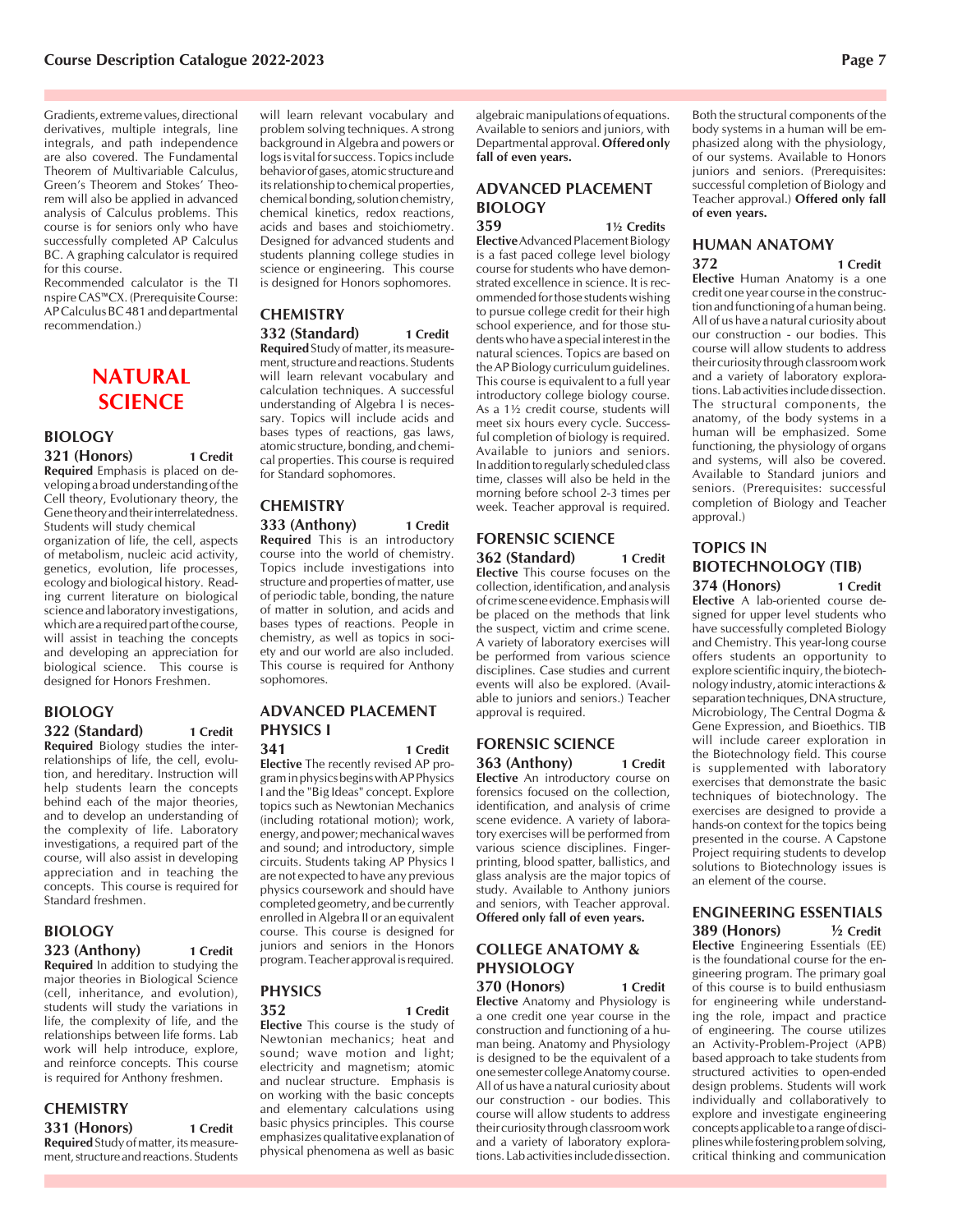skills. This course is open to standard level and honors freshmen.

#### **PRINCIPLES OF ENGINEERING (POE) 395 1 Credit**

**Elective** Principles of Engineering (POE) is a foundation course of the high school engineering pathway. This survey course exposes students to some of the major concepts that they will enounter in a postsecondary engineering course of study. Students explore a broad range of engineering topics through activity-, project-, and problem-based (APB) learning, including mechanisms, the strength of materials and structures, automation, and kinematics. The course applies and concurrently develops secondary level knowledge and skills in mathematics, science, and technology. (Available to second year engineering students, with Department Chair approval.)

#### **AEROSPACE ENGINEERING 396 1 Credit**

**Elective** Students explore the fundamentals of flight in air and space as they bring the concepts to life by designing and testing components related to flight such as an airfoil, propulsion system, and a rocket. Students learn orbital mechanics concepts and apply these by creating models using industry-standard software. Students also apply aerospace concepts to alternative applications such as a wind turbine and parachute. Students simulate a progression of operations to explore a planet, including creating a map of the terrain with a model satellite and using the map to execute a mission using an autonomous robot. (Available to third/fourth year engineering students, with Department Chair approval.)

#### **ELECTRICAL VEHICLE ENGINEERING 397 (Honors) 1 Credit**

**Elective** Electric Vehicle Engineering is an upper level elective in the engineering program. In this course, students will apply the concepts of physics, battery chemistry, math, environmental sustainability, and renewable energy as they are challenged to build a full size, road-worthy electric vehicle. Students must consider the principles of electric vehicle design, manufacturing and maintenance as they work in collaborative groups to complete each system of the vehicle. Students will develop essential workforce skills including communication, teamwork, adaptability, work ethic and problemsolving. Students have the opportunity to customize the design based on testing and analysis including aerodynamics, LIDAR systems and front wheel drive.

# **PHYSICAL EDUCATION**

# **HEALTH**

**814 (Honors) ½ Credit Required** This course covers topics in mental and emotional health, managing stress, skills for healthy relationships with family and peers, resolving conflicts and preventing violence, nutrition, physical activity, personal health care, drugs, alcohol, and reproduction. This course includes Power Point lectures, chapter related activities, as well as class dicsussions.

#### **HEALTH 815 (Standard) ½ Credit 816 (Anthony)**

**Required** This course covers topics in mental and emotional health, managing stress, skills for healthy relationships with family and peers, resolving conflicts and preventing violence, nutrition, physical activity, personal health care, drugs, alcohol, and reproduction. This course includes PowerPoint lectures, chapter related activities, as well as class dicsussions.

# **PHYSICAL EDUCATION I**

**822 ½ Credit Required**Students will receive instruction and participate in the following team sports: flag football, soccer, basketball, volleyball, team handball, lacrosse and softball. In addition, students will be introduced to basic weight training and life fitness activities in order to promote a healthier lifestyle.

# **PHYSICAL EDUCATION II**

**832 ½ Credit Required**Students will receive instruction and participate in the following team sports: flag football, soccer, basketball, volleyball, team handball, lacrosse and softball. In addition, students will be introduced to basic weight training and life fitness activities in order to promote a healthier lifestyle.

### **WEIGHT TRAINING & CONDITIONING**

**852 ½ Credit Elective** This course is designed for those interested in their own personal fitness. Use of the weight room, coupled with cardiovascular training will be emphasized. Available to juniors and seniors.

#### **ATHLETIC TRAINING 861 (Honors) 1 Credit 862 (Standard)**

**Elective** The course is designed to educate the students on prevention, care, treatment, and rehabilitation of athletic injuries. The student will be educated on the different careers in the field of sports medicine. The students will be introduced to the anatomy of the body as it pertains to athletic injuries. The course is conducted through PowerPoint lecture notes, classroom discussions, and labs. Each student must complete 10 hours of field service during the school year. Honors students must complete 30 volunteer hours outside of the classroom shadowing a medical professional of their choice. Available to juniors and seniors.

# **SOCIAL STUDIES**

#### **WORLD CIVILIZATION 211 (Honors) 1 Credit**

**Required** A freshman requirement, this course serves to establish a historical foundation for the student to be used in all future studies. Class instruction, along with individual and group research, will investigate the historical contributions of individuals, governments, and societies together with attitudes which have influenced the world from the Greek and Roman period to the present.

#### **WORLD CIVILIZATION 212 (Standard) 1 Credit 213 (Anthony)**

**Required** A freshman requirement, this course serves to establish a historical foundation for the student to be used in all future studies. Class instruction, along with individual and group research, will investigate the historical contributions of individuals, governments, and societies together with attitudes which have influenced the world from the Greek and Roman period to the present.

#### **UNITED STATES HISTORY I (Colonization to 1865) 221 (Honors) 1 Credit**

**Required** This course will examine the social, cultural, economic and political development of the United States beginning with Columbus's first contact with Native Americans in 1492 through the end of the American Civil War in 1865. The course will cover European colonization of North America, the factors that led to the American Revolution and the war itself, the creation of the Constitution, the evolution and forms of slavery in

America; the development of sectionalism and the American Civil War. Throughout the course, students will study the foundations and principles of American Government and the Constitution, as well as the development of the legislative, executive, and judicial branches throughout this time period. The course will also trace the evolution of American domestic and foreign policy, the growth of the capitalist economic system and the expansion of voter participation through policital parties.

#### **UNITED STATES HISTORY I (Colonization to 1865) 222 (Standard) 1 Credit 223 (Anthony)**

**Required** This course will examine the social, cultural, economic and political development of the United States beginning with Columbus's first contact with Native Americans in 1492 through the end of the American Civil War in 1865. The course will cover European colonization of North America, the factors that led to the American Revolution and the war itself, the creation of the Constitution, the evolution and forms of slavery in America; the development of sectionalism and the American Civil War. Throughout the course, students will study the foundations and principles of American Government and the Constitution, as well as the development of the legislative, executive, and judicial branches throughout this time period. The course will also trace the evolution of American domestic and foreign policy, the growth of the capitalist economic system and the expansion of voter participation through policital parties. Available to sophomores.

# **AMERICAN MILITARY HISTORY**

#### **243 1 Credit**

**Elective** This course will focus on the American Military from its early beginnings during the French and Indian War to its recent conflict in the Persian Gulf. The course will detail our country's official formation in the American Revolution and the great American tragedy of the 1800's, the American Civil War. The course will then concentrate on 20th Century warfare with an emphasis on World Wars I and II, The Korean War, Vietnam and finally, the Persian Gulf. Areas of focus will include the causes of each war, significant battles, commanding officers, use of weapons, and strategy and tactics, as well as economic and political effects of each conflict. Available to junior and senior Anthony students.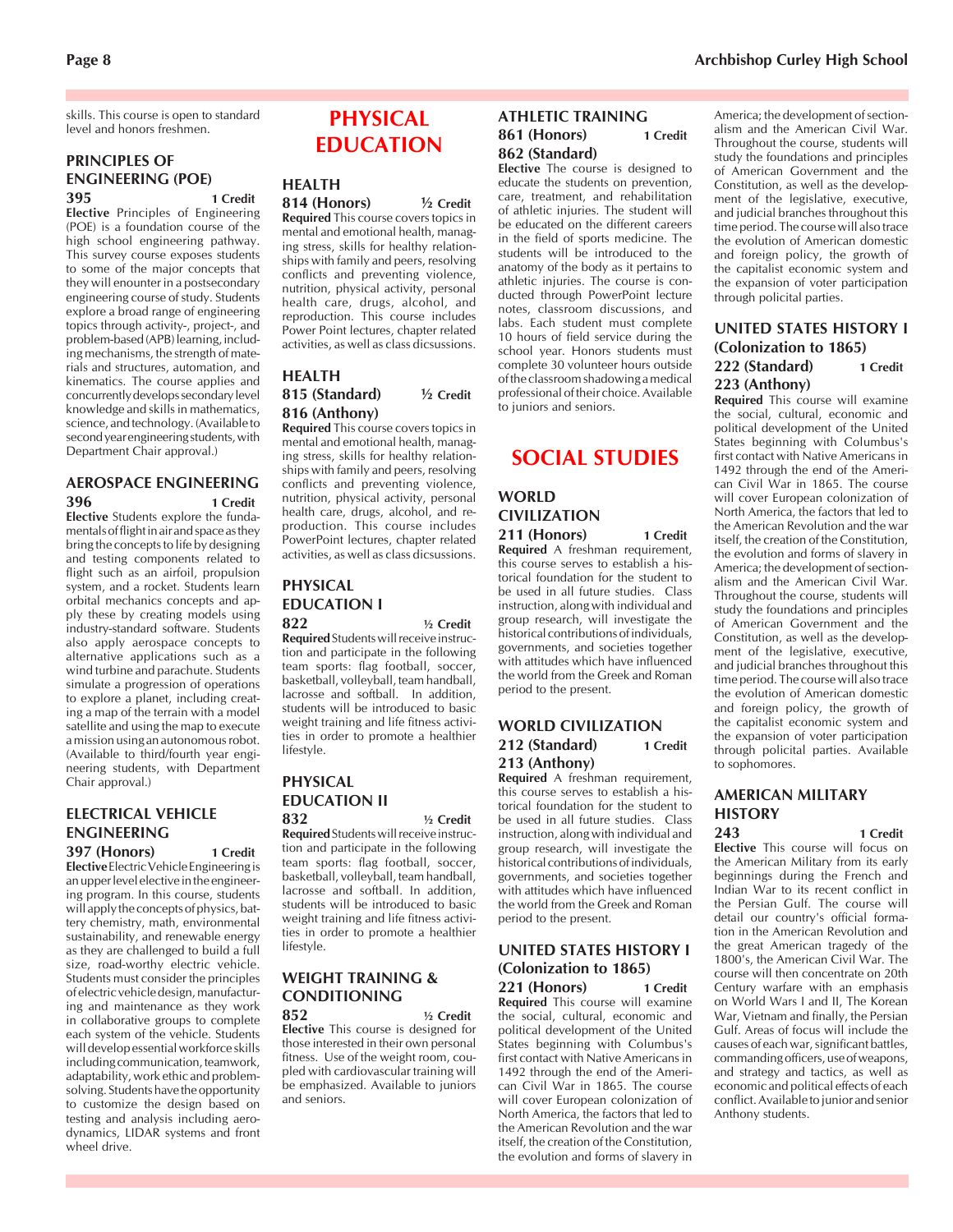# **ADVANCED PLACEMENT AMERICAN GOVERNMENT AND POLITICS**

**251 1 Credit Elective** AP United States Govern-

ment and Politics will give students an analytical perspective on government and politics in the United States. This course includes both the study of general concepts used to interpret U.S. government and politics and the analysis of specific examples. It also requires familiarity with the various institutions, groups, beliefs, and ideas that constitute U.S. government and politics. Students will become acquainted with the variety of theoretical perspectives and explanations for various behaviors and outcomes. A college level text is used and an extensive amount of reading is required outside of the classroom. Students will be expected to sit for the AP exam in May. Available to juniors and seniors with Department Chair approval.

#### **ADVANCED PLACEMENT UNITED STATES HISTORY 261 1 Credit**

**Required** This course is designed to provide one with the rich scholarship in American social, economic, political, cultural and intellectual history. The course is a college-paced course that will provide one with an in-depth and analytical study of the United States, from its earliest inhabitants and the discovery of the New World, through the beginnings of the twentyfirst century. The course will emphasize the inner histories of people and how they contend and interact with one another in the drama that is American history. A college level text is used and an extensive amount of reading is required. Students are expected to sit for the AP Exam in May. Available to Honors and Standard sophomores and juniors with Department approval.

#### **UNITED STATES HISTORY II (1865 to the Present) 272 (Standard) 1 Credit 273 (Anthony)**

**Required** This course will examine the social, cultural, economic and political development of the United States from 1865 to the present. The course will examine the consequences of the Civil War and Reconstruction, the Gilded Age, Populism, Progressivism, the two World Wars, the Roaring Twenties, the Great Depression, the Cold War, the Civil Rights Era, and the post-Cold War world. The course will trace the development of the legislative, executive, and judicial branches throughout this time period, w hile focusing on key Supreme Court cases. The course will also examine the evolution of American domestic and foreign policy, compare various

political and economic systems, and analyze the expansion of voter participation through key legislation and political parties. Available to juniors.

#### **UNITED STATES HISTORY II (1865 to the Present) 275 (Honors) 1 Credit**

**Elective** This course will examine the social, cultural, economic, and political development of the United States from 1865 to the present. The course will examine the consequences of the Civil War and Reconstruction, the Gilded Age, Populism, Progressivism, the two World Wars, the Roaring Twenties, the Great Depression, the Cold War, the Civil Rights Era, and the post-Cold War world. The course will trace the development of the legislative, executive, and judicial branches throughout this time period, while focusing on key Supreme Court cases. The course will also examine the evolution of American domestic and foreign policy, compare various political and economic systems and analyze the expansion of voter participation through key legislation and political parties. This course will use additional resources to supplement the text. Resources will be supplied by the course instructor to enrich the existing content. Available to juniors.

#### **GEOGRAPHY 292 1 Credit**

**Elective** This course is designed to show the relationship between history and geography and how geography influences historical as well as current world events. The course concerns itself mainly with aspects of human and physical geography but emphasizes map proficiency on world, national, state and municipal levels. Available to juniors and seniors.

# **TECHNOLOGY**

#### **TECHNOLOGY INTERNSHIP PROGRAM 790 1 Credit**

**Elective** Students will join a team which supports the school's technology program. Students will learn how to set up, configure and care for iPads, PC's, printers, copiers and more. This is a "learn by doing/hands on" program where students work with the Technology Director and Assistant Technology Director to support all of the devices in the school. During the school year, students meet regularly during the school cycle. One academic credit in Technology will be given for successful completion of the program. Available to juniors and seniors with Technology Director approval.

#### **PROGRAMMING USING C++**

**791 (Honors) 1 Credit Elective** This is an introductory computer programming course using C++. Students will learn structured programming as an effective tool for problem solving using Linux and Girhub. C++ is used as a vehicle for implementing computer based solutions to problems. This course will provide students with a conceptual background in computing and computer science. The course emphasizes programming methodology and procedureal abstraction. Topics include: control statements, loops, functions, pointers, number systems, arrays, input/output, data types, classes, and sorting methods. This course will also serve as preparation for computer science majors and will be a substantial course for students who will major in other disciplines that require significant involvement in computing. Available to juniors and seniors with teacher approval.

# **THEOLOGY**

**THEOLOGY 1 011 (Honors) 1 Credit 012 (Standard) 013 (Anthony)**

**Introduction to the Bible and Mystery of Jesus Christ**

**Required** In the first semester, this course provides a introduction to the Sacred Scriptures and to the unfolding of salvation history, with a particular focus on Jesus Christ as the fulfillment of salvation history.

In the second semester, the students encounter Jesus Christ, the Second Person of the Trinity. This course leads the students toward a deeper understanding of Divine Revelation, the Trinity, the Incarnation, Jesus, salvation, and discipleship as a response to God's love.

#### **THEOLOGY II 021 (Honors) 1 Credit 022 (Standard) 023 (Anthony)**

**Introduction to the Mission of Jesus Christ and the Mystery of the Church Required** In the first semester, the students encounter how the goodness of creation, Original Sin, and the promise of a messiah are the starting points for this course, which explores our salvation through the Paschal Mystery (the suffering, death and Resurrection of Jesus Christ). The course also explores how the Paschal Mystery informs our daily lives, our prayer, and our participation in the life of the Church.

In the second semester, the students are introduced to the mystery of the Church. They will explore and grow in understanding of the Catholic Church, as well as its origin, structure, and mission. Additionally, the course addresses the roles of the hierarchy, those in religious life, and the laity in supporting the mission of the Church. Particular attention is paid to the global presence of the Church as a light to all people.

#### **THEOLOGY III**

**031 (Honors) 1 Credit 032 (Standard)**

#### **033 (Anthony) Sacraments as Encounters with Jesus**

**Christ and the Moral Life in Christ Required** In the first semester, the course provides students an opportunity to encounter Christ in a full and real way. The focus of this course is to help the students learn about the Seven Sacraments, especially the Eucharist, in order to enable them to more fully participate in them. The course also explores the history, scriptural foundation, and current practices of the sacraments. In the second semester, this course

addresses how a relationship with Christ and the Church can lead to choices that are in accord with God's plan in a world where students face countless choices and challenges in their daily lives. The students learn what it means to live as a disciple of Christ and how the Church strengthens

**043 (Anthony)**

**Catholic Social Teaching & Vocations Required** The Senior Theology requirement will consist of two elements, divided by each semester. In the first semester, students will be introduced to the Church's social teaching. In this course, students are to learn how Christ's concern for others, especially the poor and needy, is present today in the Church's social teaching and mission. The second semester will feature Christian Lifestyles and Vocations which teaches students about who they are and their relationships to others. The subject matter presents to them the important aspects of discerning a vocation to be married, single, religious life or ordained ministry. Each element of the senior year shares in an unique role of preparing students for graduation and moving from high school in to the next stage of life.



this discipleship. **THEOLOGY IV 041 (Honors) 1 Credit 042 (Standard)**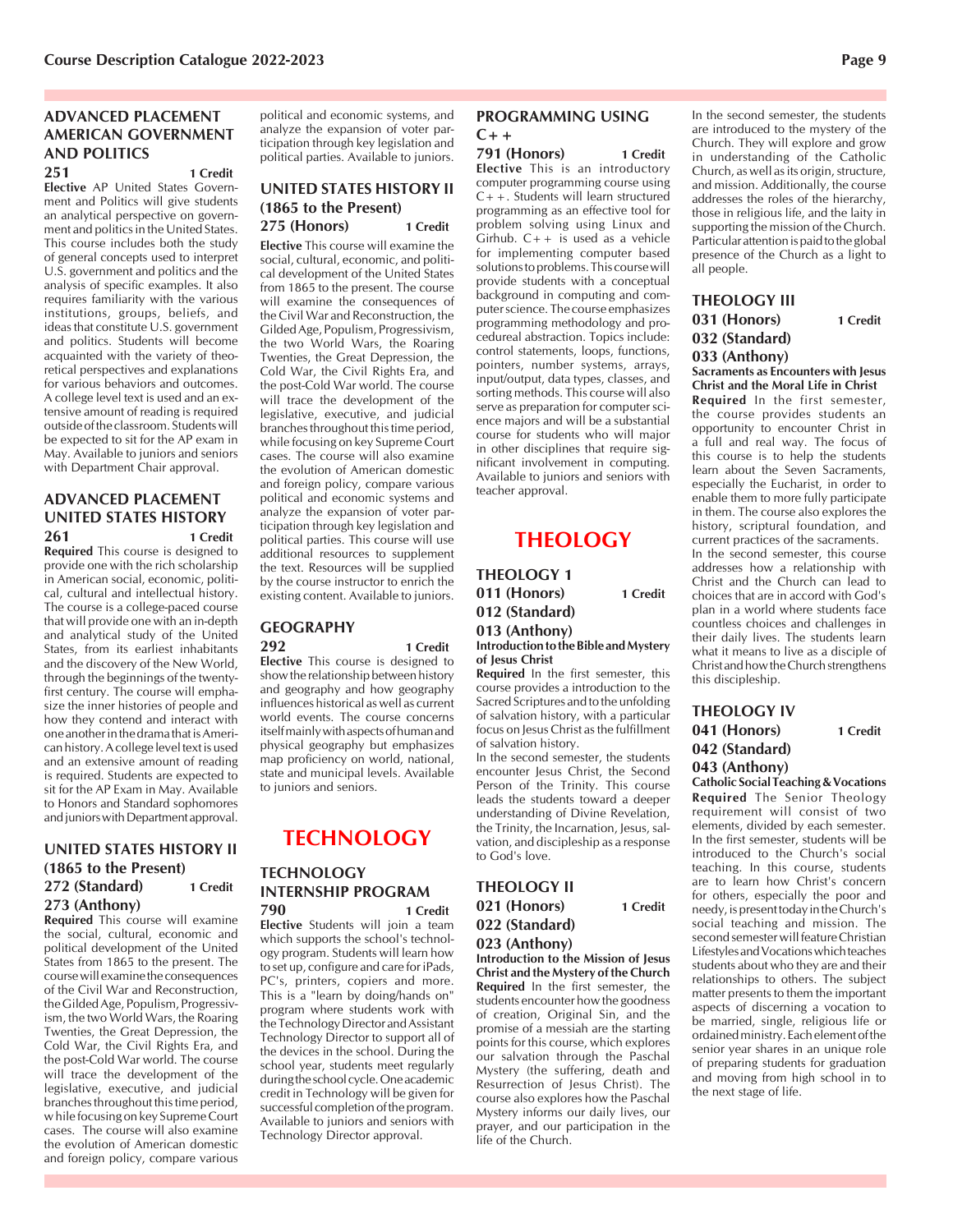#### **JUNIOR CATHOLIC LEADERSHIP 044 1 Credit**

**Elective** This course will attempt to form students as authentic Franciscan ministers both currently in our Curley community, and in the future as part of one's community, parish and family. The year will begin by discussing various existential questions of human nature such as happiness, grace, freedom, conscience and faith. Students will learn how to approach these various topics in their own lives and how to employ various basic peer ministry strategies. The course will then analyze practical applications of these fundamental principles. These will include discussions about human dignity, the sacramental life, virtue, sexuality, mercy, death, and grief. The students will be challenged to relate these various topics to their lives and find ways where they can authentically minister to their peers. Special attention will be made to show how Saint Francis and Franciscan Spirituality can speak to the various topics discussed and be a model of a radical living of the Christian life. Students will be expected to help plan and execute various FYM or school-wide activities. This course will fulfill the junior religion requirement and all students will receive honors credit from this course. This course requires previous involvement in the FYM program and requires approval of the director of campus ministry and one's teacher.

# **SENIOR CATHOLIC LEADERSHIP**

**045 1 Credit Elective** This course will attempt to form students as authentic Franciscan ministers both currently in our Curley community, and in the future as part of one's community, parish and family. During the first semester, students will learn about the foundations of Catholic Social Teaching. Topics will include global poverty, immigration, racism, violence, and care for the environment. Students will be expected to reflect upon these topics and help to find ways to promote service opportunities at Curley. During the second semester, students will be given the opportunity to discuss various joys and struggles that they have or will face as they continue to grow in maturity and in their spiritual lives. Students will be asked to reflect upon ways that they can minister to others facing issues such as personal identity, spiritual questioning, interpersonal conflict, work, and life transitions. Students will also be asked to reflect upon their own vocations and how to discern God's will in their lives. Special attention will be made to show how Saint Francis and Franciscan Spirituality can

speak to the various topics discussed and be a model of a radical living of the Christian life. Students will be expected to help plan and execute various FYM or school-wide activities. This course will fulfill the senior religion requirement and all students will receive honors credit from this course. This course requires previous involvement in the FYM program and requires approval of the director of campus ministry and one's teacher.

### **INTRODUCTION TO PHILOSOPHY**

**046 1 Credit Elective** The introduction course is

designed for students to discover some of the basics of philosophy as well as of reasoning, therefore the course begins with a look at basic arguments and how to work with them and avoid fallacies. This is followed by readings in Plato concerning the trial and death of his mentor Socrates. The last part of the course will be determined by the interest in the room. We can search a topic area in philosophy, e.g. law or epistemology, a particular type of philosophy, e.g. pragmatism (an American philosophy), or a particular philosopher, e.g. Edmund Husserl and Phenomenology. There are other studies where we could go as well, but it is determined by the interest of the class. Courses are run so that students learn how to write a college level paper in philosophy during the quarter along with other writing assignments.